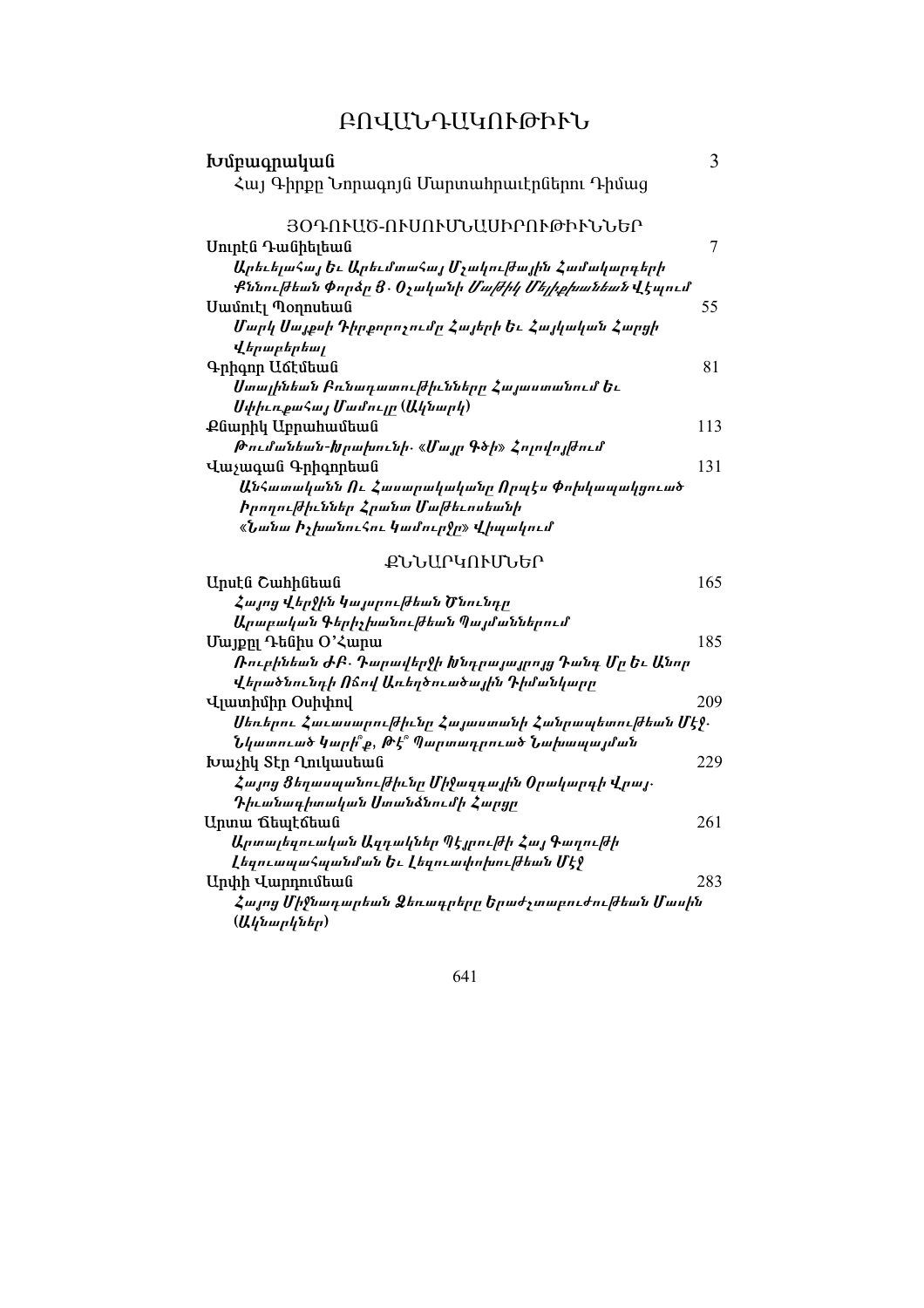ՀԲԱՊԱՐԱԿՈՒՄՆԵՐ

| Մաքսիմ Եւատեան                                                   | 299 |
|------------------------------------------------------------------|-----|
| Ցունարէնէ Լատիներէնի Թարգմանուած Աղբիւրներու Ցունական            |     |
| Տարբերակը՝ Հայաստանի Քրիստոնէացման Մասին                         |     |
| Քորնէլ Նատի                                                      | 309 |
| վարդան Արք. Ցունանեանի Թրանսիլվանիոյ Հայոց Մասին                 |     |
| Հռոմ Գրած 1687 Թուակիր Երկու Անտիպ Նամակները                     |     |
| Մաթիաս Պիորնլունտ                                                | 321 |
| Ցեղասպանուխեան ՄաՀն Ու Վերապրումը Գրառող                         |     |
| Ականատես Միսիոնարը՝ Քարէն Մարի Փեխերսըն                          |     |
| Վարդան Մատթէոսեան                                                | 341 |
| ՎաՀան Թոխովենցէն Ուխր Անյայտ Նամակներ (1933-1936)                |     |
| Կարինէ Ալեքսանեան                                                | 377 |
| Ալեքսանդրապոլի Գաւառը                                            |     |
| 1920ի Թուրք-Հայկական Պատերագմի Նախօրեակին                        |     |
| Ռուբէն Սահակեան                                                  | 407 |
| Վանի ՆաՀանդապետու ժեան Պատմու ժիւնից                             |     |
| (Ցունիս 14-Ցուլիս 7-Ցուլիս 25, 1915) Եւ Ա-Դօն                    |     |
| Զաւէն Մսրրլեան                                                   | 431 |
| Ջանքեր՝ ՄԱԿի 30րդ Պարբերու ժեան                                  |     |
| վերաՀաստատման Ուղղուխեամբ                                        |     |
| Միհրան Մինասեան                                                  | 467 |
| Ցակոբ Օչականէն 3 Անտիպ Նամակ՝ Գէորդ Ձադրեանին<br>$(1946 - 1947)$ |     |

# ՀԱՂՈԽԺՍԻՂՐԻ

| Վահրամ Բայայեան                                       |     |
|-------------------------------------------------------|-----|
| Պետականուխեան վերականգնման Փորձերը                    |     |
| Արցախում ԺԸ․ Դարի Երկրորդ կէսին                       |     |
| Մելանիա Բայայեան                                      | 497 |
| Արցախի Պետական Պատմաերկրագիտական Թանգարանի            |     |
| Ձեռագործ Գորգերը Եւ Ադրբեջանական Նկրտումները (Ակնարկ) |     |

# ԳԵՐՄԻՕՐՈՐՈՐԻ

| Արծուի Բախչինեան                              | 511 |
|-----------------------------------------------|-----|
| Ցասմիկ Մարկոսեան, <i>Էջեր՝ Հայկական Պայէի</i> |     |
| Պատմութենէն                                   |     |
| Upt Swnıն                                     | 517 |
| Արծուի Բախչինեան, <i>Հայաստան-Շուէտ</i>       |     |
| Պատմական Եւ Մչակուխային Ցարաբերուխիւններ      |     |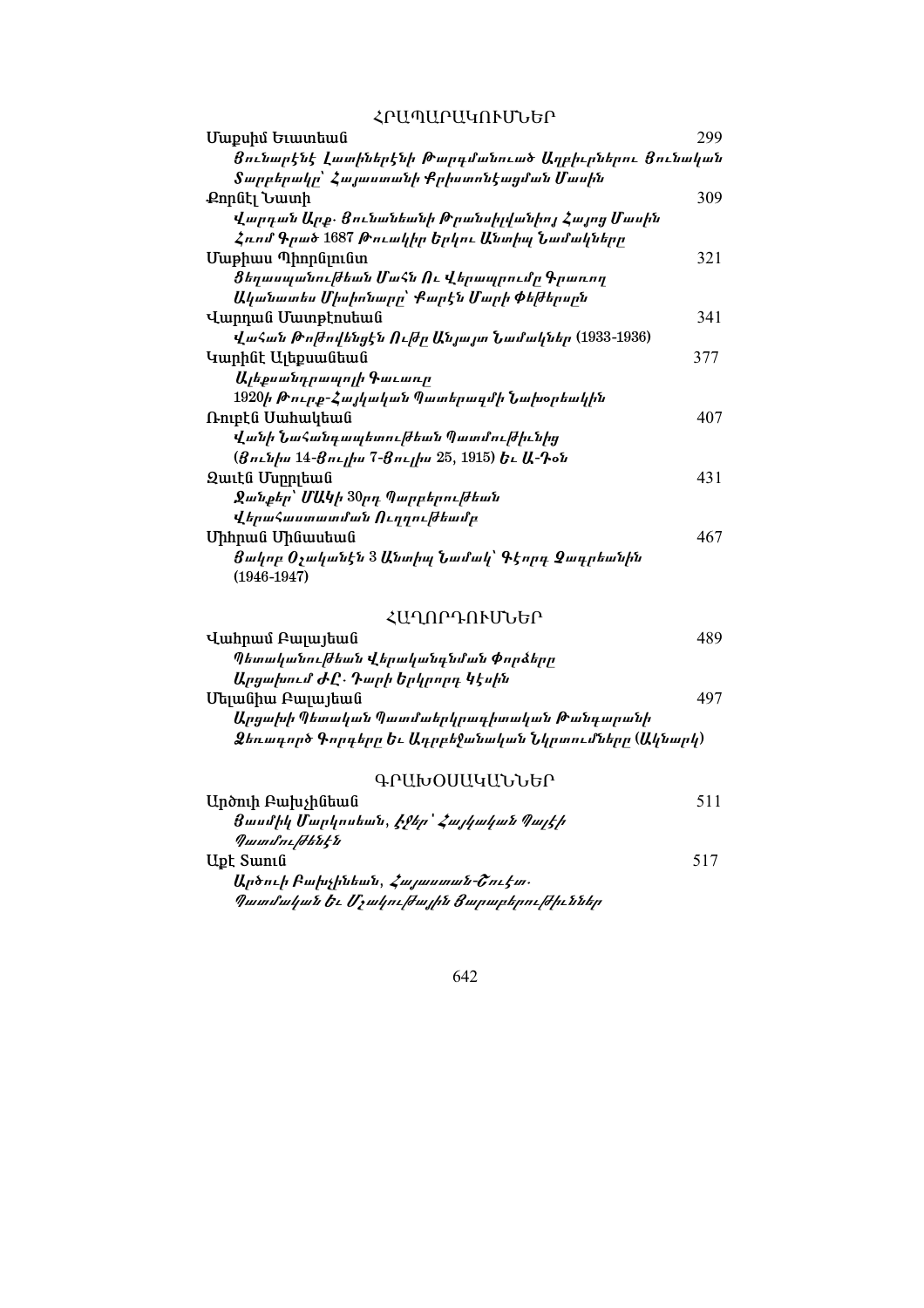| Ռուբէն Սաֆրաստեան                                                        | 521     |
|--------------------------------------------------------------------------|---------|
| Վարուժան Պօղոսեան, <i>Հայոց Ցեղասպանուխեան Առաչին Փույր</i>              |         |
| Ֆրանսիական Պատմագրուխեան Եւ Հասարակական-Քաղաքական                        |         |
| Մտքի Գնահատմամբ (ԺԹ․ Դարի Վերջ-Ի․ Դարի Սկիգբ)                            |         |
| Վարդան Մատթէոսեան                                                        | 526     |
| <i>Արամ Հայկազ, Նամակներ,</i> Կազմող` Մարգարիտ Խաչատրեան                 |         |
| Արծուի Բախչինեան                                                         | 537     |
| Սիրանոյչ Գալստեան, <i>Հայեադք Մեր Կինոյին</i> ․                          |         |
| Պատմուխիւնը Եւ Ներկան                                                    |         |
| Վարդի Քէշիշեան                                                           | 544     |
| վ <i>լադիմիր Բարխուդարեան, Մոսկուայի Եւ</i><br><i><b>¶ետերբուրդի</b></i> |         |
| <i>Հայկական Գաղութնների Պատմութիւն (XVIII դարի կէս-XX դարի</i><br>սկիզբ) |         |
| Մարկ Եշանեան                                                             | 568     |
| Համագրայնացումի Բարոյականուխիւնը (Վարդան Մատխէսեանի                      |         |
| Գրական-Բանասիրական Ուսումնասիրուխիւններ                                  | Հատորին |
| Առ <i>թիւ</i> )                                                          |         |

## ՅՈՒՇԱԳՐՈՒԹԻՒՆ

Հրանուշ Խառատեան Լուսաբեր Տէր-Ղեւոնդեանի Ցուչերը Եղեռնի Մասին

# ՄԱՀԱԳՐՈՒԹՒՒՆ

589

581

Սիմոն Կրկեաշարեան (1923-2011), Երուանդ Սարգսեան (1913-2010), Անդրանիկ Չելեպեան (1922-2011), Լուսիկ Մաքսուդեան (1934-2011), Պարոյր Մուրադեան (1933-2011), Հրաչ Բարթիկեան (1927-2011), Նելլի Անանեան (1938-2011), Հայկ Գրիգորեան (1936-2011), Նիկողոս Թահմիզեան (1926-2011), Ռուբէն Ղազարեան (1940-2011)

# ՀԱՅԿԱԶԵԱՆ ՀԱՄԱԼՍԱՐԱՆ

| Հայակազեան Հայագիտական Հանդէսի ԼԱ․ Հատորի             | 605. |
|-------------------------------------------------------|------|
| Շնորհանդէսը Պէյրուխի Մէջ                              |      |
| Հայկագեան Համալսարանի Հայագիտական Գրադարանին          | 613  |
| կողմէ Ձեռք Բերուած Գրականուխեան եւ Մամույի Ցանկ       |      |
| $(1 \mathcal{B}_{\mu} - 31 \mathcal{B}_{\mu} - 2011)$ |      |
| $U_2$ խատակիցներու Ու $\gamma$ ադրութեան              | 637  |
| <b>Andwanutuphia</b>                                  | 641  |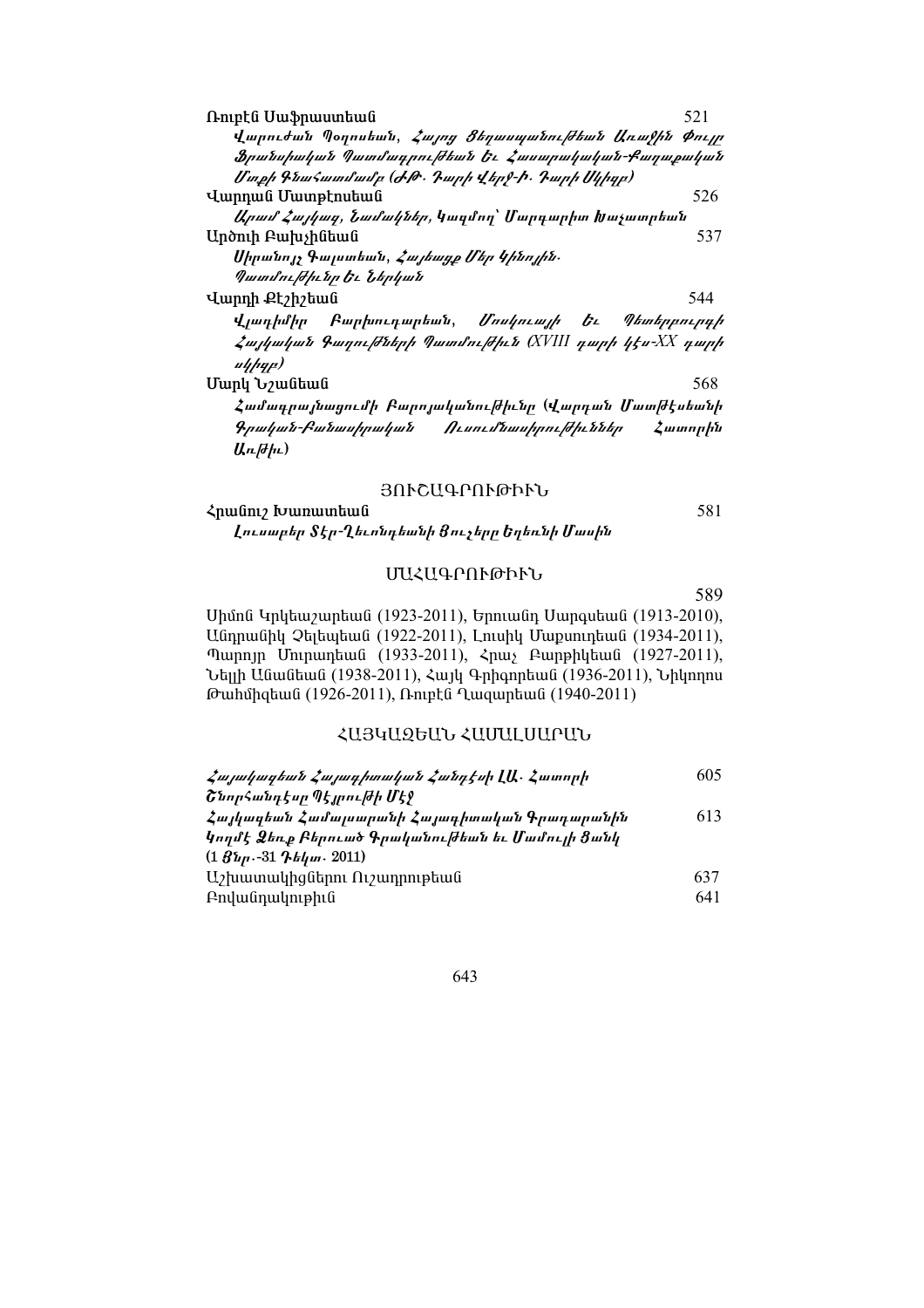# TABLE OF CONTENTS

| <b>Editorial</b>                                                                                                                                          | 3   |
|-----------------------------------------------------------------------------------------------------------------------------------------------------------|-----|
| The Armenian Book Vis-à-vis New Challenges                                                                                                                |     |
|                                                                                                                                                           |     |
| <b>ARTICLES AND STUDIES</b>                                                                                                                               |     |
| <b>Souren Danielian</b>                                                                                                                                   | 7   |
| Experiencing the Examination of the Cultural Systems of Western and<br>Eastern Armenian Literature in Hagop Oshagan's novel,<br>Matig Melikkhanian        |     |
| <b>Samvel Poghosyan</b>                                                                                                                                   | 55  |
| The British Diplomat Mark Sykes and the Armenian Question                                                                                                 |     |
| <b>Grigor Atchemyan</b>                                                                                                                                   | 81  |
| The Stalinist Purges in Soviet Armenia and the                                                                                                            |     |
| Armenian Diaspora Newsapers                                                                                                                               |     |
| Knarik Abrahamian                                                                                                                                         | 113 |
| Hovhannes Tumanian and Zareh Khrakhuni:                                                                                                                   |     |
| the Same "Mother Line" Track                                                                                                                              |     |
| Vachagan Grigorian                                                                                                                                        | 131 |
| Private and Public Human Issues as Intertwined Facts in Hrant<br>Matevosian's Short Novel, Called "Nana Ishkhanuhu Gamurche"<br>(Princesse Nana's Bridge) |     |
| <b>SCRUTINY</b>                                                                                                                                           |     |
| <b>Arsen Shahinyan</b>                                                                                                                                    | 165 |
| The Birth of the Last Armenian Empire in the Context of                                                                                                   |     |
| Arab Suzerainty                                                                                                                                           |     |
| <b>Michael Dennis O'Hara</b>                                                                                                                              | 185 |
| A Late-12 <sup>th</sup> C. Enigmatic Roupenian Armenian Coin and its                                                                                      |     |
| Renaisance-Style Portrait                                                                                                                                 |     |
| <b>Vladimir Osipov</b>                                                                                                                                    | 209 |
| Gender Equality in Armenia: A Perceived Need or                                                                                                           |     |
| <b>Imposed Conditionality?</b>                                                                                                                            |     |
| <b>Khatchik DerGhougassian</b>                                                                                                                            | 229 |
| The Armenian Genocide on the International Agenda:                                                                                                        |     |
| the Case for Diplomatic Engagement                                                                                                                        |     |
| Arda Jebejian                                                                                                                                             | 261 |
| Extralinguistic Determinants in Language Maintenance and Shift<br>among Armenians in Beirut                                                               |     |

Arpi Vardumyan 283 Medieval Armenian manuscripts on Music-Therapy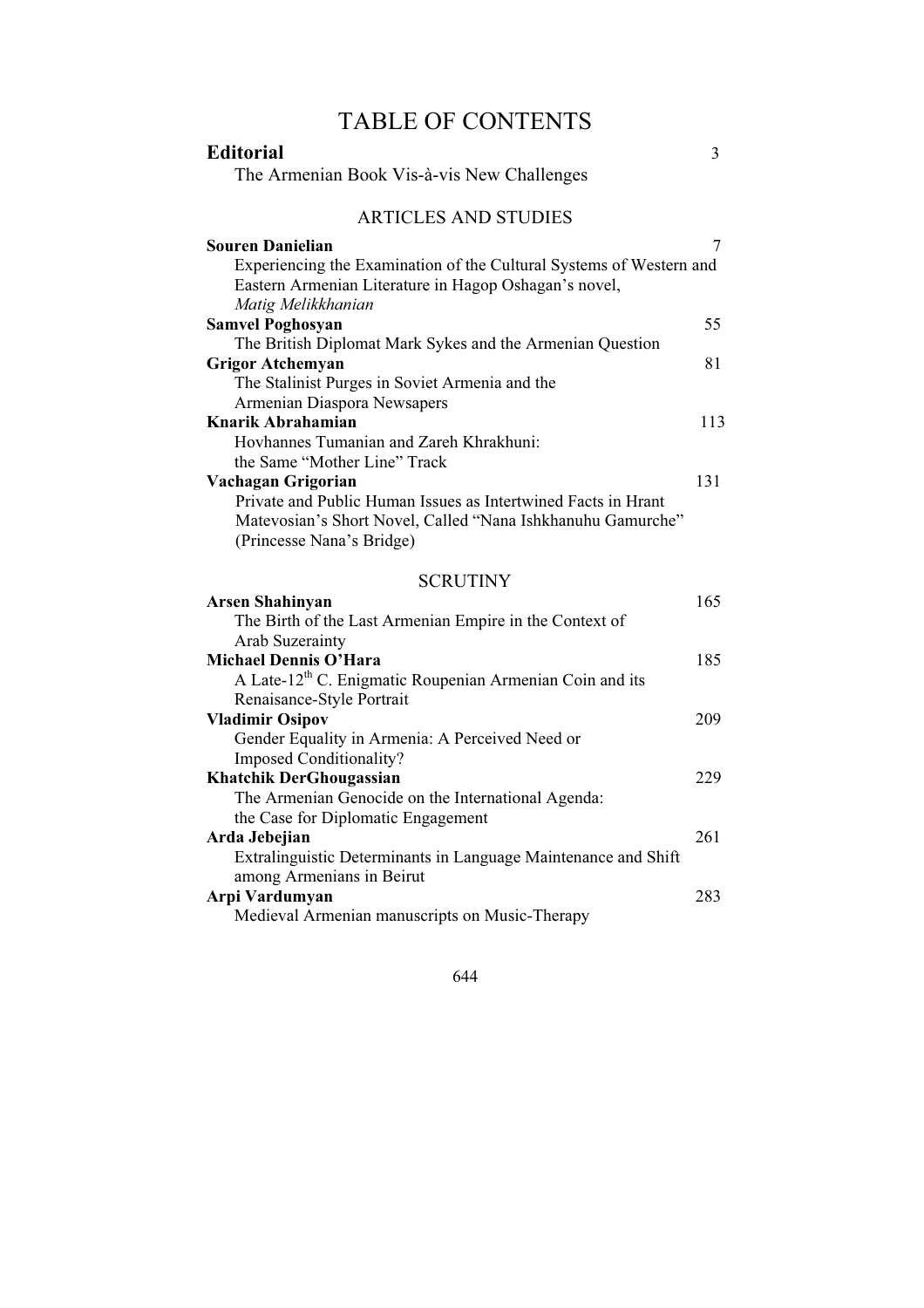| <b>Maxime Yevadian</b>                                                  | 299 |
|-------------------------------------------------------------------------|-----|
| La Version Grecque d'Une Traduction Latine (du Grec!)                   |     |
| sur la Christianisation de l'Arménie                                    |     |
| <b>Kornél Nagy</b>                                                      | 309 |
| Archbishop Vardan Hunanean's Two Unpublished                            |     |
| Letters of 1687 to the Holy See on the Armenians in Transylvania        |     |
| <b>Matthias Bjørnlund</b>                                               | 321 |
| Recording Death and Survival:                                           |     |
| Karen Marie Petersen, Missionary Witness to Genocide                    |     |
| Vartan Matiossian                                                       | 341 |
| Eight Unpublished Letters of Vahan Totovents (1933-1936)                |     |
| <b>Karine Aleksanyan</b>                                                | 377 |
| The Province of Alexandropol Prior to the                               |     |
| 1920 Turkish-Armenian War                                               |     |
| <b>Ruben Sahakyan</b>                                                   | 407 |
| Aspects of the History of the Administration of Van                     |     |
| (June 14-July 7-July 25, 1915) and A-Do                                 |     |
| <b>Zaven Messerlian</b>                                                 | 431 |
| Efforts Towards the Restoration of the $30th$ Paragraph of the Study of |     |
| the Question of the Prevention and Punishment of the Crime of           |     |
| Genocide (a preliminary UN Report Issued on June 25, 1973)              |     |
| <b>Mihran Minasian</b>                                                  | 467 |
| Three Unpublished Letters From Hagop Oshagan to                         |     |
| Hagop Chakerian (1946-47)                                               |     |
|                                                                         |     |
| <b>BRIEFINGS</b>                                                        |     |
| Vahram Balayan                                                          | 489 |
| Attempts to Restore Statehood in Artsakh in the                         |     |
| Second Half of the 18th century                                         |     |
| Melanya Balayan                                                         | 497 |
| The Handmade Carpets at the State Historical and                        |     |
| Geological Museum of Artsakh and the Azeri Claims                       |     |
|                                                                         |     |
| <b>BOOK REVIEWS</b>                                                     |     |
| Artsvi Bakhchinian                                                      | 511 |
| Asmik Markosyan, Stranitsy Istorii Armyanskogo                          |     |
| Baleta (Pages from the History of the Armenian Ballet)                  |     |
| Åke Daun<br>517                                                         |     |
| Artsvi Bakhchinyan, Armenia-Sweden:                                     |     |
| <b>Historical and Cultural Relations</b>                                |     |
|                                                                         |     |